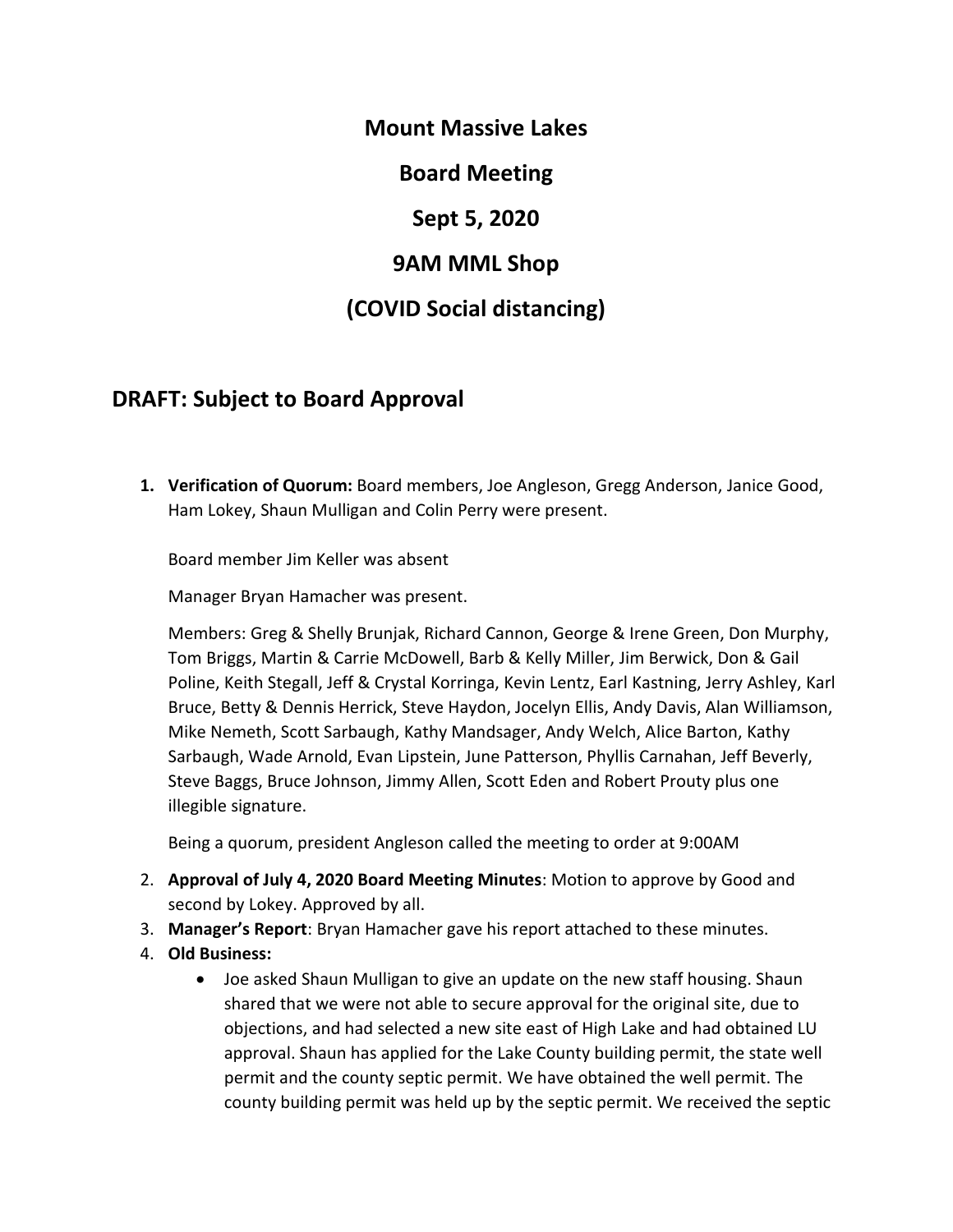permit last week and Shaun expects the building permit in the next week or so. Shaun then shared that the price of lumber has more than doubled since July 2020. Shaun proposed that the club move forward with the well, septic and foundation this fall and wait until spring to purchase the lumber. All in agreement.

- Status of deck on lake #15. Joe explained that the board had directed the member to proceed with removal of the deck. Joe will work with the member on a timeframe to have the deck dismantled.
- Joe was asked about the status of the extension of the water lease with Sylvan Lakes. Joe said the lease was reviewed by our water attorney and was back in the hands of Sylvan Lakes.
- 5. **LUC Report**:
	- Joe asked Janice Good to give the LU report in Bill Bennett's absence.
	- Janice reported that LU approved the new staff house as well as 2 new garage applications since the last meeting. Janice reminded those in attendance that the LU Committee would not be reviewing applications after Sept 30<sup>th</sup> and would resume accepting applications in May 2021.
- 6. **MML Website**: Joe asked Gregg Anderson for an update. Gregg reported that he had added a page to the site about the Sangre De Cristo tree cutting initiative. There was a comment from the audience that MML has a Facebook presence and members just need to give their name and cabin number to be allowed on the site. The Facebook page is helpful for things like selling items or communicating. Joe pointed out that the Facebook page is not sanctioned or supported by the board of directors – it is simply a social site.

## 7. **New Business**:

1. Joe asked Janice to give some background on the closure of a driveway to cabin #113. Janice stated that the member of cabin #113 had contacted the board earlier this summer because the members of cabin #123 had place large rocks in the shared driveway cabin #113 used for ingress and egress. It was pointed out that cabin #113 also had a driveway on the north side of their cabin. Cabin #123 claimed that the southern driveway in question had barely been used for the last few years and had begun to be re-vegetated and re-claimed and it was unnecessary access because cabin #113 already had another driveway. LU instructed cabin #123 to request permission from cabin #113 to close the southern access. Cabin #113 denied permission to close the drive. At that point both parties submitted letters and information to the LU Committee which met on August 21, 2020. Janice pointed out that our by-laws prohibit "interfering with the *accustomed means* of ingress and egress of any member to his cottage" and therefore denied cabin #123's LU application to close the southern access. Cabin #123 was advised of the denial in person by Bill Bennett on August 21<sup>st</sup>. Cabin #123 then filed an appeal to the board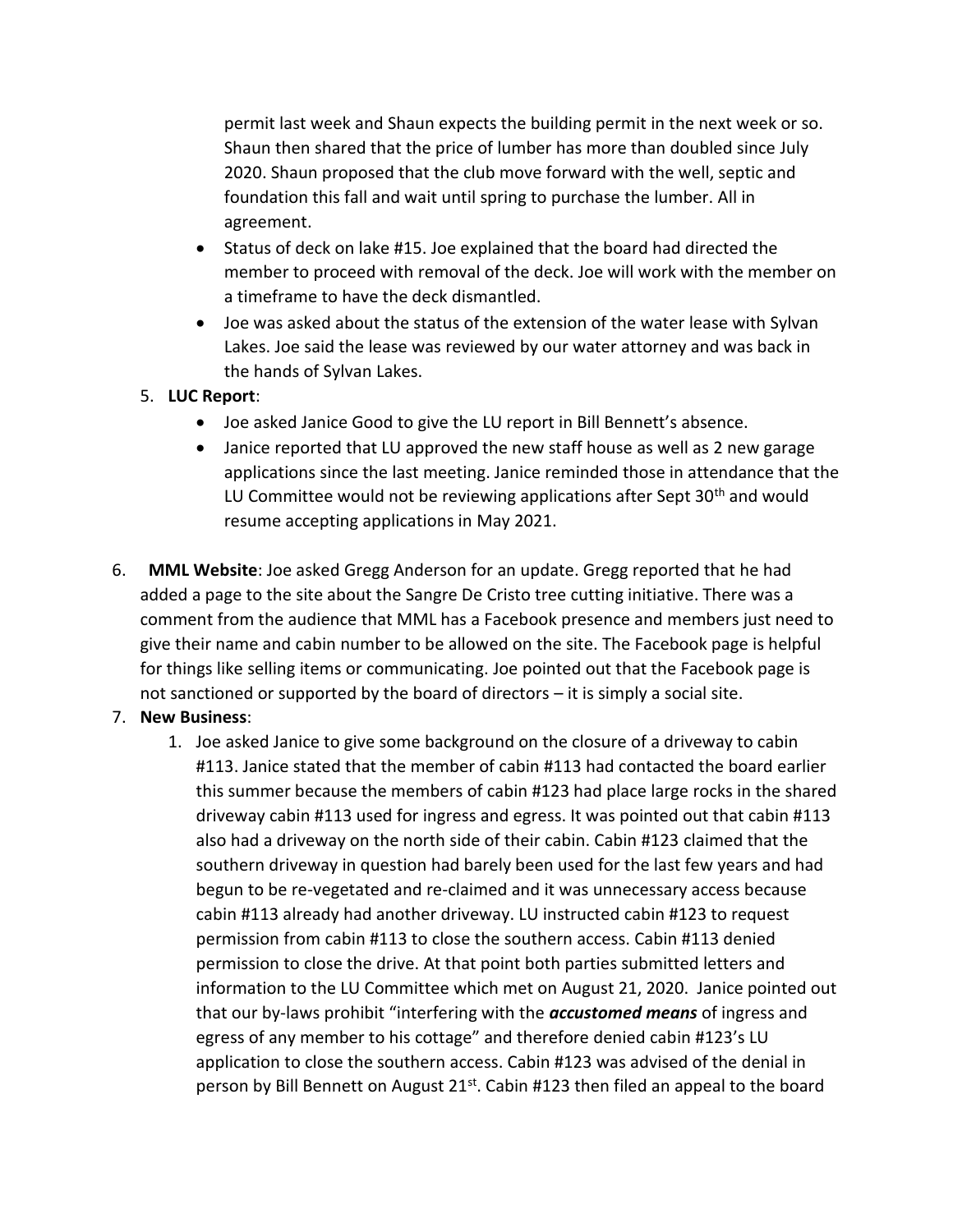objecting to the LU denial. The board members were provided copies of the application as well as all the letters and documents via e-mail on Aug 28<sup>th</sup> in preparation of the board meeting. Along with the documents, Janice informed the board that there are currently 30 club members that have multiple driveways and 20 members that have shared drives. After a lengthy and lively discussion Joe asked for a motion and vote. Perry motioned that the board deny cabin #123's appeal with the stipulation that when cabin #113 transfers that the southern driveway be abandoned. Second by Mulligan. No further discussion -- approved by all.

- 2. Joe then led a discussion updating the members on the Sangre de Cristo Electric (SDCE) fire mitigation and tree clearing program. Joe stated that several members had their applications in to SDCE to provide proposals to move poles or bury lines to "save their trees". Other than the quote to move poles to the other side of CR7 Joe was only aware of one person that had actually received a quote back from SDCE. Joe stated that the quote to move the power poles on CR7 was \$54,000 and that did *not* include the additional charges each member along CR7 would incur to reconnect service for their own cabins (unofficial estimate of \$500-\$2000 per member). Joe wanted to be clear that the board was not proposing that any club money be used for this or any other action but wanted this to be a point of discussion. Joe then opened it up for member discussion and input. After a very lengthy discussion it was condensed to the following:
	- a.) The board should seek legal counsel to determine if SDCE really has the authority to mandate a 40' clearance under their lines.
	- b.) The board may need legal counsel to prevent SDCE from cutting trees on MML property until we can put a plan together and explore costs and options.
	- c.) The board needs to get a quote from SDCE for complete MML tree preservation. This could then be presented to the MML members for a special assessment vote.
		- Motion by Mulligan to authorize the board to spend up to \$5,000 to seek legal advice regarding the trees and SDCE. Second by Perry. Approved by all.
- 3. Phyllis Carnahan addressed the board that the Leadville Fire Department has given MML instructions on what is needed for our dry hydrants. They are recommending one dry hydrant for winter operation (near Hatchery Pond) and three more dry hydrants around the club for summer usage (High Lake, Home Lake and?). Bryan recommended that we complete the one by the Hatchery Pond and then have the fire department inspect and approve that one before constructing the others.
- 4. There was a comment expressing concern about guests fishing without permits. It was then concluded that the real issue was guests starting to fish prior to paying for permits. There was desire to see the board re-institute the badges. It was shared that we hope to be able to start using badges again in 2021.
- 8. **Next Meeting**: 9:30 AM Saturday Jan 23, 2021 at Mulligan's House in Arvada